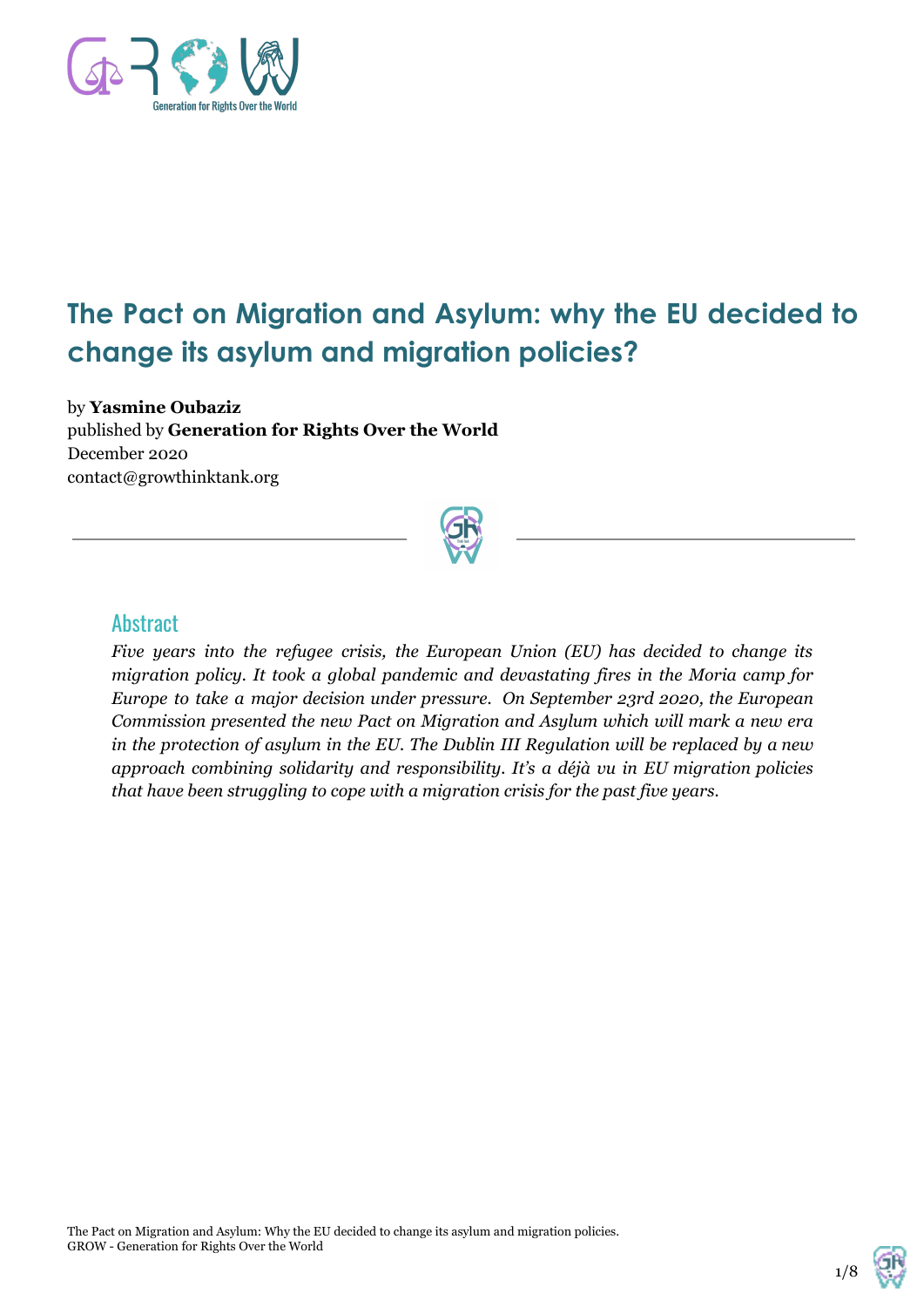

#### **Five years in the refugee crisis, the EU decided to change its policies.**

Earlier this September, the European Commission President Ursula von der Leyen manifested strong interest in abolishing the Dublin III regulation and establishing new asylum mechanisms that align solidarity and responsibility across the EU.

On September 23rd, 2020, the European commission debuted the new pact on migration and asylum that would declare a new era in asylum protection in the EU. The Dublin III regulation was replaced by a new approach combining solidarity and responsibility, words that we have already heard before in other EU migration policy attempts, such as the EU-Turkey deal that proved to be a failure in practice.

International asylum protection is regulated in the EU by the Common European Asylum System (CEAS) that aims to offer applicants to asylum in Europe a consistent, unified, and standardized status and an equal degree of protection throughout the European Union. The body of legislation includes five main texts targeting criteria, procedure, hosting policies, the Dublin III regulation voted in 2013 and the EURODAC regulation<sup>1</sup>.

The Dublin III Regulation, part of the CEAS, strictly stated that asylum seekers can only apply and receive international asylum protection in the first EU country they entered. This scheme puts pressure on countries along the EU border, making them the almost exclusive recipients to asylum seekers. The text is therefore flawed in its principle, as it clearly delegates the responsibility to host and protect displaced persons to the bordering countries of the EU<sup>2</sup>.

Other migration policies that reflected the same lack of solidarity is the EU-Turkey deal, established in 2016 to deal with the refugee crisis and regulate illegal migration. In practice, the deal showed multiple flaws, mainly dealing with budget and the feasibility of the principles agreed upon<sup>3</sup>.

The common concern regarding the EU-Turkey deal and the Dublin III regulation is the viability and efficiency of these legislation in the long run. In practice, the Dublin III regulation showed inconsistencies that put pressure on certain countries such as Italy and Greece, unable to sustain such a responsibility without solidarity from other EU countries. Indeed, the Mediterranean and the Aegean Sea being the preferred routes for migrants and asylum seekers, Italy and Greece face the highest numbers of entries into their territories according to the latest IOM statistics<sup>4</sup>. Last year, Greece was the first country of entry of migrants into Europe with 16,000 migrants from January to July 2019. This year, from

<sup>1</sup> Eurodac is an information system established for the comparison of fingerprints of asylum seekers and illegal immigrants in order to apply the Dublin Convention to determine the State responsible for examining an asylum application.

OFPRA, (2016). Qu'est-ce que le RAEC ? *OFPRA*. [online] Available at: <https://ofpra.gouv.fr/fr/asile/vers-un-regime-d-asile-europeen/definition-du-raec> [Accessed 8 November 2020].

<sup>2</sup> EU Parliament & European Council, 'Dublin Regulation III', no 604-2013, 26 juin 2013.

<sup>3</sup> Debuted in 2016 after the 2015 Refugee Crisis, the EU-Turkey deal was presented as a cooperation between the EU and Turkey to share the responsibility of the crisis while combating illegal migration.

<sup>4</sup> OIM. (2020). Arrivées De Migrants En Europe Par La Méditerranée En 2020 : 4 432 ; Décès En Mer : 68. *Organisation internationale pour les migrations*. [online] Available at:

<https://www.iom.int/fr/news/arrivees-de-migrants-en-europe-par-la-mediterranee-en-2020-4-432-deces-en-mer-68> [Accessed 8 November 2020].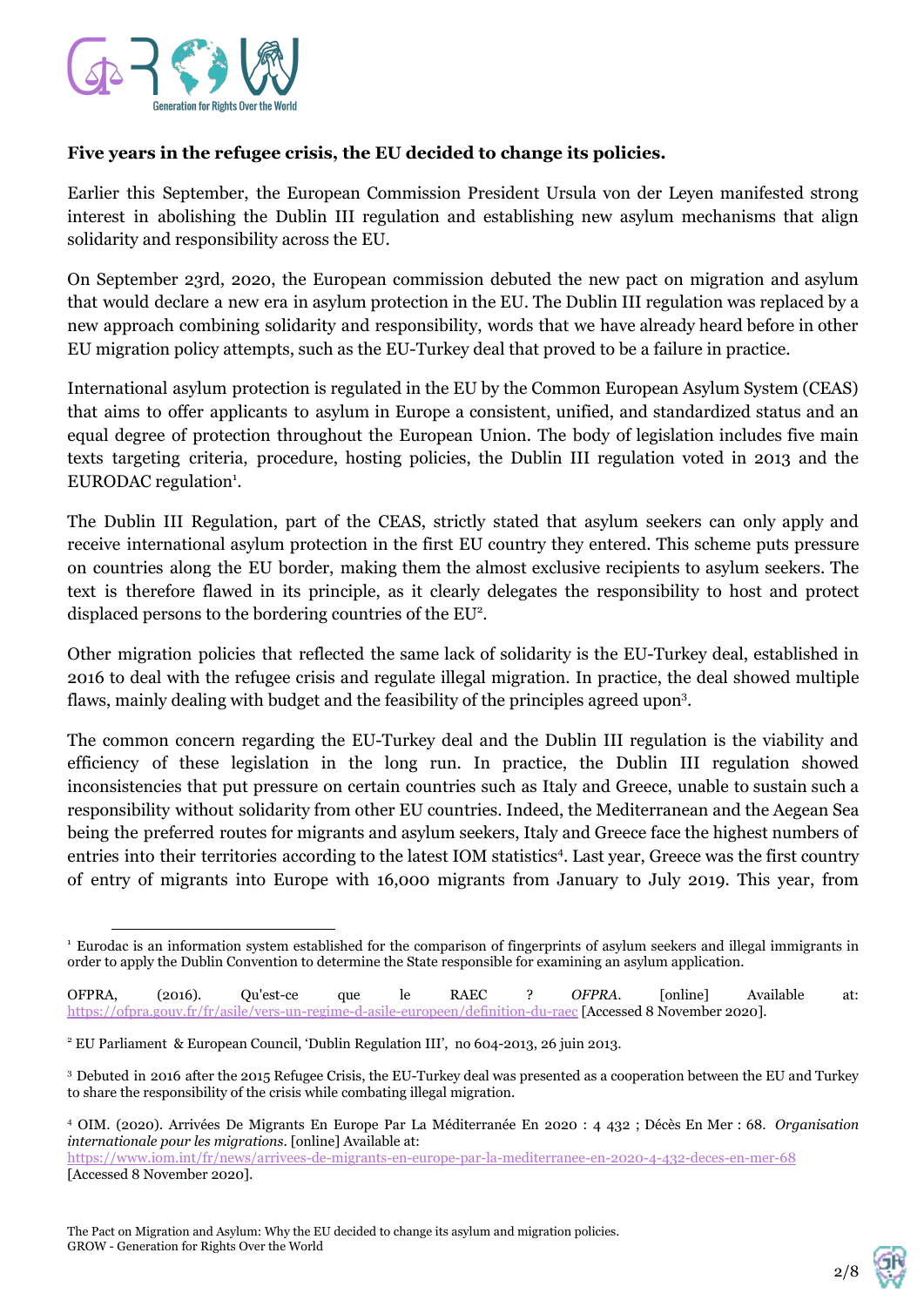

January to March 2020, the numbers have continued to increase and the global pandemic COVID-19 has exacerbated the situation in the country<sup>5</sup>.

### The Dublin III regulation proved to be divisive to the EU member states.

The bordering countries had to deal with disproportionate pressure due to the Dublin regulation III and the EU-Turkey deal, which led to crowded administrative detention centres and camps in Greek Islands and Italian islands.

As the Dublin Regulation III provides that the first host country of the asylum seeker is the one responsible for its application, EU member states have been returning asylum applicants to their first EU host countries, which are most of the time bordering countries such as Italy and Greece.

Greece is in the frontlines of the crisis bordering Turkey, and the Mediterranean Sea. This location has put the country under overwhelming migration pressure, facing an unprecedented economic crisis in the country. In 2011, in the M.S.S vs Belgium and Greece case<sup>6</sup>, the European Convention on Human Rights (ECHR) has identified serious deficiencies in the reception conditions of asylum seekers and in the asylum procedures in Greece.

The facts of this case dealt with an Afghan asylum seeker who had fled Kabul in 2008 and entered the EU through the Greek border. He then travelled to Belgium to seek asylum. The Belgian authorities have returned him to Greece in June 2009, on grounds of the Dublin III regulation that held Greece the responsible Member State for the examination of the asylum application. In Greece, he was detained in insalubrious conditions before losing material support and living on the streets.

This case dealt with the compatibility of the Dublin III Regulation with the ECHR, regarding transfers to Greece under this regulation. The applicant claimed that Greece has violated Article 2 providing the right to life, Article 3 prohibiting inhuman or degrading treatment or punishment, and Article 13 guaranteeing the right to an effective remedy.

The Court's reasoning dealt with both Belgium and Greece's responsibilities to comply with Article 13, Article 3. The Court has found that Greece has violated Article 3 because of the applicant's living conditions. The applicant's situation was particularly serious, ranging from extreme poverty (unable to access basic needs such as food, hygiene, a place to live) to additional factors such as an ever-present fear and unsafety. The Court's reasoning touched on the fact that this situation is lived by many asylum seekers throughout Europe. However, the applicant's situation could have been alleviated had his application request been examined promptly.

The Court ruled that by transferring the applicant to Greece, Belgium exposed him knowingly to degrading detention and living conditions in violation of article 3, ECHR. This decision pushed Member

The Pact on Migration and Asylum: Why the EU decided to change its asylum and migration policies. GROW - Generation for Rights Over the World



<sup>5</sup> InfoMigrants. (2020). La Grèce Redevient Le Premier Pays D'entrée Des Migrants En Europe. *InfoMigrants*. [online] Available at:

<https://www.infomigrants.net/fr/post/18388/la-grece-redevient-le-premier-pays-d-entree-des-migrants-en-europe> [Accessed 8 November 2020].

<sup>6</sup> ECtHR - M.S.S. v Belgium and Greece [GC], Application No. 30696/09.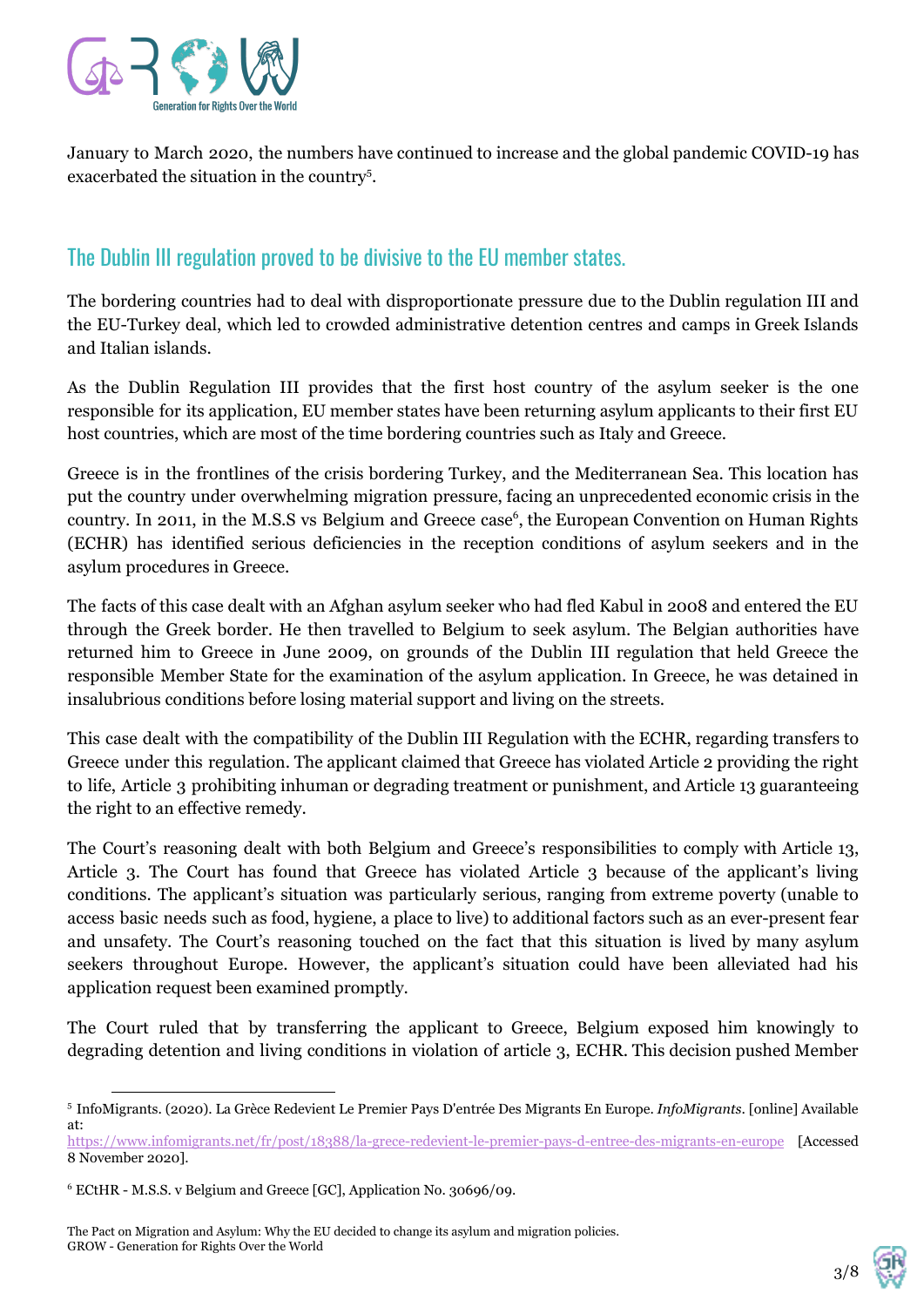

States to stop Dublin III transfers to Greece. However, in 2016, the European Commission urged Greece to resume Dublin III hosting despite the peak of the refugee crisis.

It is evident that certain EU countries face more pressure than others regarding the refugee crisis. Greece's asylum system seems to crash these past few years, with hotspots created in its Islands, hosting more than their capacities.

The Agenda of Migration of May 2015 provided the hotspot idea. The approach consists of the concentration of coordinated operational support at a member state to help deal with overwhelming arrivals. The hotspot endorsed by the European Council aims to implement effective resettlement and relocation schemes. Hotspots are supposed to improve the security and law enforcement by systematic and integrated security checks. A member State that finds itself in a situation of migratory pressure can request the hotspot response<sup>7</sup>.

This new landmark approach in the EU Migration strategy presents a blurry policy framework. Indeed, the EU did not provide legal instruments to regulate the hotspots. They are regulated by a shared responsibility from multiple agencies under the supervision of the European Commission: Frontex<sup>8</sup>, the European Asylum Support Office (EASO)<sup>9</sup>, Europol<sup>10</sup> and the Fundamental Rights Agency<sup>11</sup>.

Normally under the Greek Asylum law regulating the hotspots, detention is limited to three days to identify the migrants. However, this detention could be extended to 25 days. These provisions are yet to be adopted as they are put on hold due to the changes in the Greek policies due to the EU-Turkey deal. Indeed, in practice, all migrants are detained in the hotspots for the entire process $12$ .

Many NGOs qualify the Greek hotspots in islands like Lesbos, Samos and Kos as open-air prisons where arriving people are detained until their destiny is sorted out. The conditions in these hotspots worsen year after year as reports from the International Committee of the Red Cross and Doctors Without Borders show. The latter warned about a medical emergency in camps that host more than their original capacity. Doctors Without Borders testified that in early 2020, Greek public authorities refused to medically treat gravely ill children in the Moria camp in Lesbos<sup>13</sup>. The living conditions in the camp are



<sup>7</sup> NEVILLE, D. SY, S. and RIGON, A. (2016). On The Frontline: The Hotspot Approach To Managing Migration - Think Tank. *Europarl.europa.eu*. [online] Available at:

[https://www.europarl.europa.eu/thinktank/it/document.html?reference=IPOL\\_STU%282016%29556942](https://www.europarl.europa.eu/thinktank/it/document.html?reference=IPOL_STU%282016%29556942) [Accessed 8 November 2020].

<sup>8</sup> European Border and Coast Guard Agency.

<sup>&</sup>lt;sup>9</sup> Agency created by the European Union Regulation 439/2010 to promote cooperation of member states on asylum, strengthen the implementation of the Common European Asylum System and support member states under pressure.

<sup>&</sup>lt;sup>10</sup> European Union's Law enforcement agency.

<sup>&</sup>lt;sup>11</sup> Independent, evidence-based advice to EU and national decision makers, helping make the debates, policies, and legislation on fundamental rights better informed and targeted.

<sup>&</sup>lt;sup>12</sup> AIDA - ECRE. (2016). Greece: Asylum Reform In The Wake Of The EU-Turkey Deal. Asylum Information Database. *Asylumineurope.org*. [online] Available at:

<https://www.asylumineurope.org/news/04-04-2016/greece-asylum-reform-wake-eu-turkey-deal>[Accessed 8 November 2020].

<sup>13</sup> MSF, (2020). À Lesbos, les autorités grecques refusent de soigner des enfants gravement malades. *Médecins sans frontières*. [online] Available at: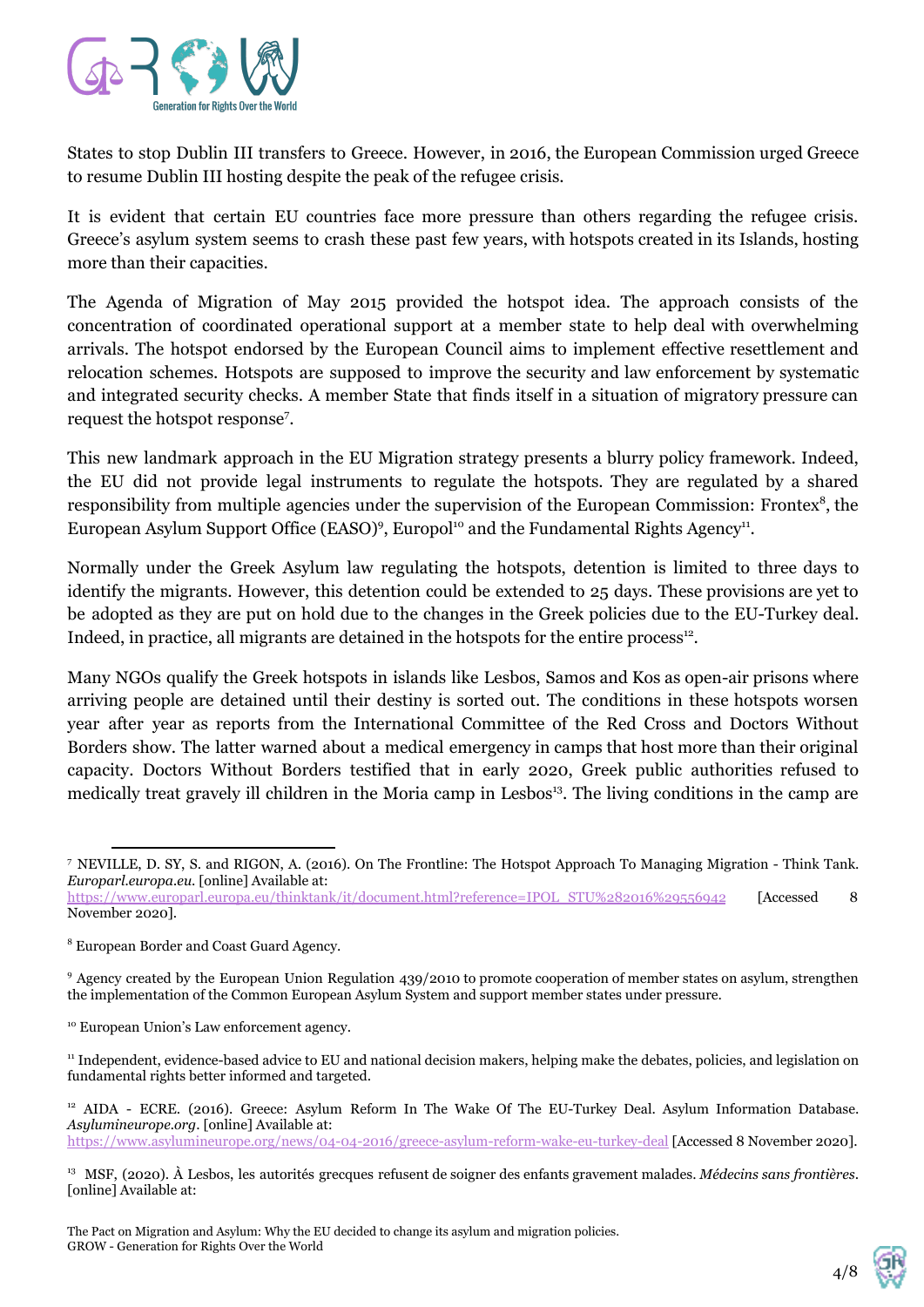

said to be inhumane and in complete violation of international law and of the Refugee Convention. According to doctors without borders, as of September 2019, the camp that has a capacity to host 3000 people hosted  $13000^{14}$ .

With the COVID-19 pandemic, the situation is more urgent than ever. During an era when people are subject to confinement and self-isolation, migrants in Greek Islands do not have the option to self-isolate due to the overcrowded camps they are bound to survive in. Civil society has urged the EU to react and to evacuate the Greek hotspots, in the best interest of the children, the families, the women and men contained there. Activities have substantially reduced due to the pandemic and humanitarian aid as well, therefore, due to government restrictions. Although Greece is one of the countries that have most successfully managed the COVID-19 pandemic with a flattened curve earlier than expected, the migrants are still subject to precarious conditions, putting their health and their lives at risk.

## The New Pact on Migration and Asylum already controversial

For five years, the EU was unable to control the refugee crisis. The situation has gotten out of control as bordering member states reached saturation.

The devastating fires in the Moria camp in Greece last September have pushed the EU to act fast and suggest new strategies and policies to act upon the refugee crisis. The new approach to asylum claims to establish sustainable asylum and migration regulation by putting solidarity and cooperation at the centre of the procedures. The new agenda consists of four main points<sup>15</sup>:

First, the pact entails deploying more efficient and faster procedures at Europe's borders. The EU Commission suggested new verification and identification procedures to be introduced directly at the EU borders. This would establish a first screening process to assess and identify every person that reaches the EU border without authorisation. This screening would consist of security, health and finger-print check-up and recording on the EURODAC platform. The aim is to filter instantly and to orientate applicants towards the adequate asylum procedure<sup>16</sup>. The EU Commission asserts that it is at that screening moment that the decision to grant asylum will be made. This presents a dangerous prospect in the protection of the asylum right and the right to adequate access to the procedure guaranteed by the Geneva Convention. Will we go from a slow and ineffective procedure to a hasty and inadequate one?



<https://www.msf.fr/communiques-presse/a-lesbos-les-autorites-grecques-refusent-de-soigner-des-enfants-gravement-malades> [Accessed 8 November 2020].

<sup>14</sup> MSF, (2020). Covid-19: L'Évacuation des camps grecs est urgemment nécessaire. *Médecins Sans Frontières (MSF)*. [online] Available at:

<https://www.msf.ch/nos-actualites/communiques-presse/covid-19-levacuation-camps-grecs-est-urgemment-necessaire> [Accessed 8 November 2020].

<sup>15</sup> European Commission. (2020). Une Nouvelle Approche En Matière De Migration : Instaurer Un Climat De Confiance Et Un Nouvel Équilibre Entre Responsabilité Et Solidarité - France - European Commission. *France - European Commission.* [online] Available at: https://ec.europa.eu/france/news/20200923/nouveau pacte\_migration\_et\_asile\_fr [Accessed 8 November 2020].

*<sup>16</sup> Ibid.*

The Pact on Migration and Asylum: Why the EU decided to change its asylum and migration policies. GROW - Generation for Rights Over the World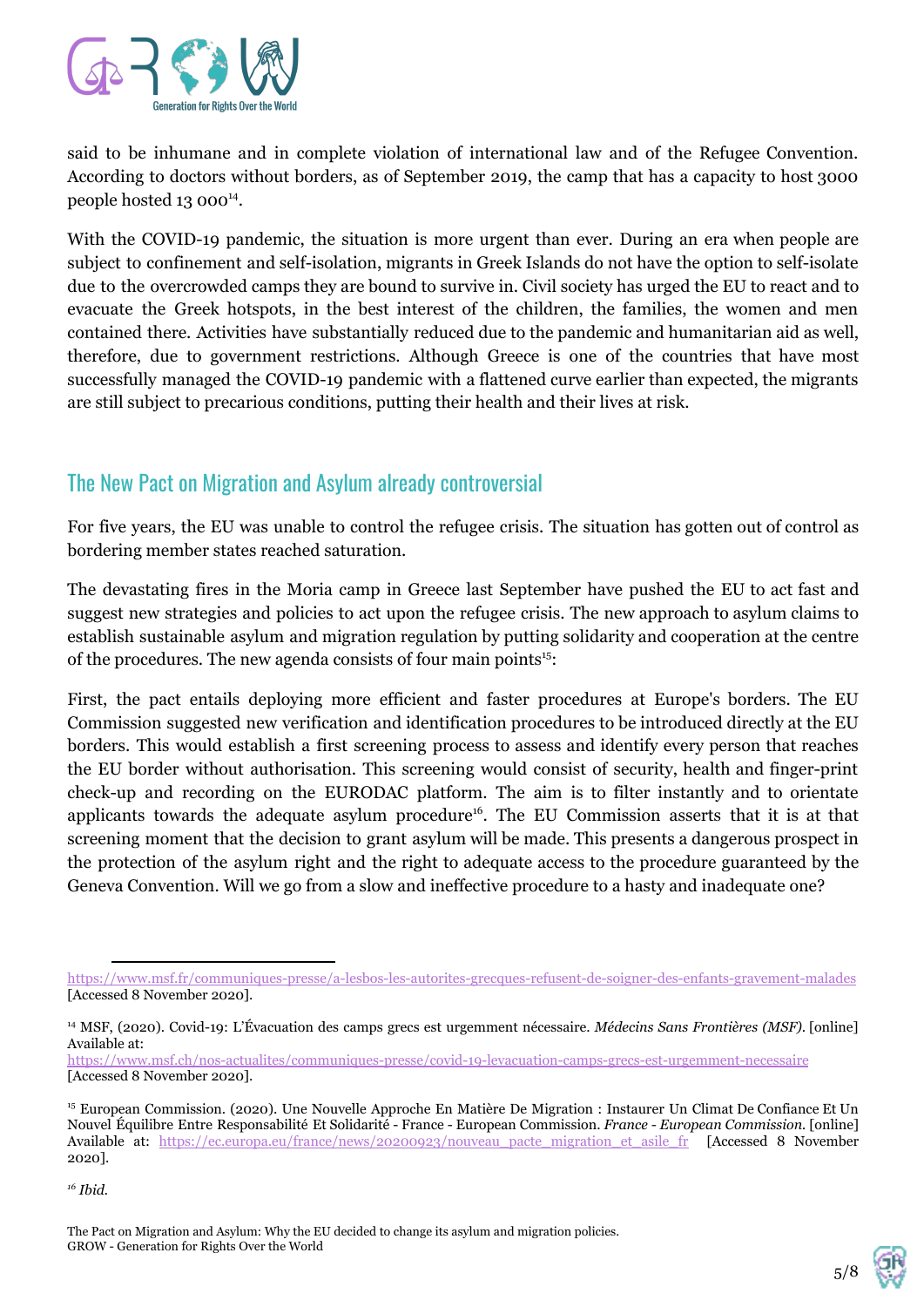

The primary focus of the new pact is to emphasise solidarity and shared responsibility between EU Member States. After the Dublin regulation III, the EU seems to have learned a lesson. The said regulation has proved to be divisive to the EU member states. The New Pact on migration and asylum promises an equal sharing of responsibility and solidarity between EU member states. The States will be urged to act in solidarity in a time of crisis. The burden should be shared equally, and a flexible contribution will be expected from member states to help with the crisis in multiple situations<sup>17</sup>.

Finally, The EU Commission will encourage partnerships between EU member states to help them overcome the crisis in unity. The New Pact on migration and asylum will present a new legal framework that would be relevant and common to the EU member states. The Pact suggests a common structure on migration and asylum that would establish partnerships to attract talent migration and integration<sup>18</sup>. It is a comprehensive approach to asylum that promotes cooperation between Member States.

The next step for the EU is to work on a new legal framework and to put in place the new pact. It took five years of inequalities and human rights violations for the EU to act upon failed asylum policies. This process will take time while camps and administrative detention centres are still flooded, exceeding their capacity. The latest unprecedented events have had a huge toll on the EU migration policy and its cooperation strategy. Consequently, the EU's decision to consider another way to deal with the crisis by strengthening cooperation and solidarity and build a new chapter in its migration policy history seems to be timely and much needed. The New Pact on Migration and Asylum still has to prove that the EU member states can come together in solidarity and cooperate to solve a common challenge, in an equal manner.

While countries like Italy and Greece might welcome this pact with open arms, other countries do not seem so enchanted. As of now, the EU member states have agreed upon the importance to contain the crisis, but not yet on the way it should be dealt with. As negotiations on the legal framework go on, the new pact will face significant challenges in complying with international law and the interests of the EU member states.



<sup>17</sup> *Ibid.*

<sup>18</sup> *Ibid.*

The Pact on Migration and Asylum: Why the EU decided to change its asylum and migration policies. GROW - Generation for Rights Over the World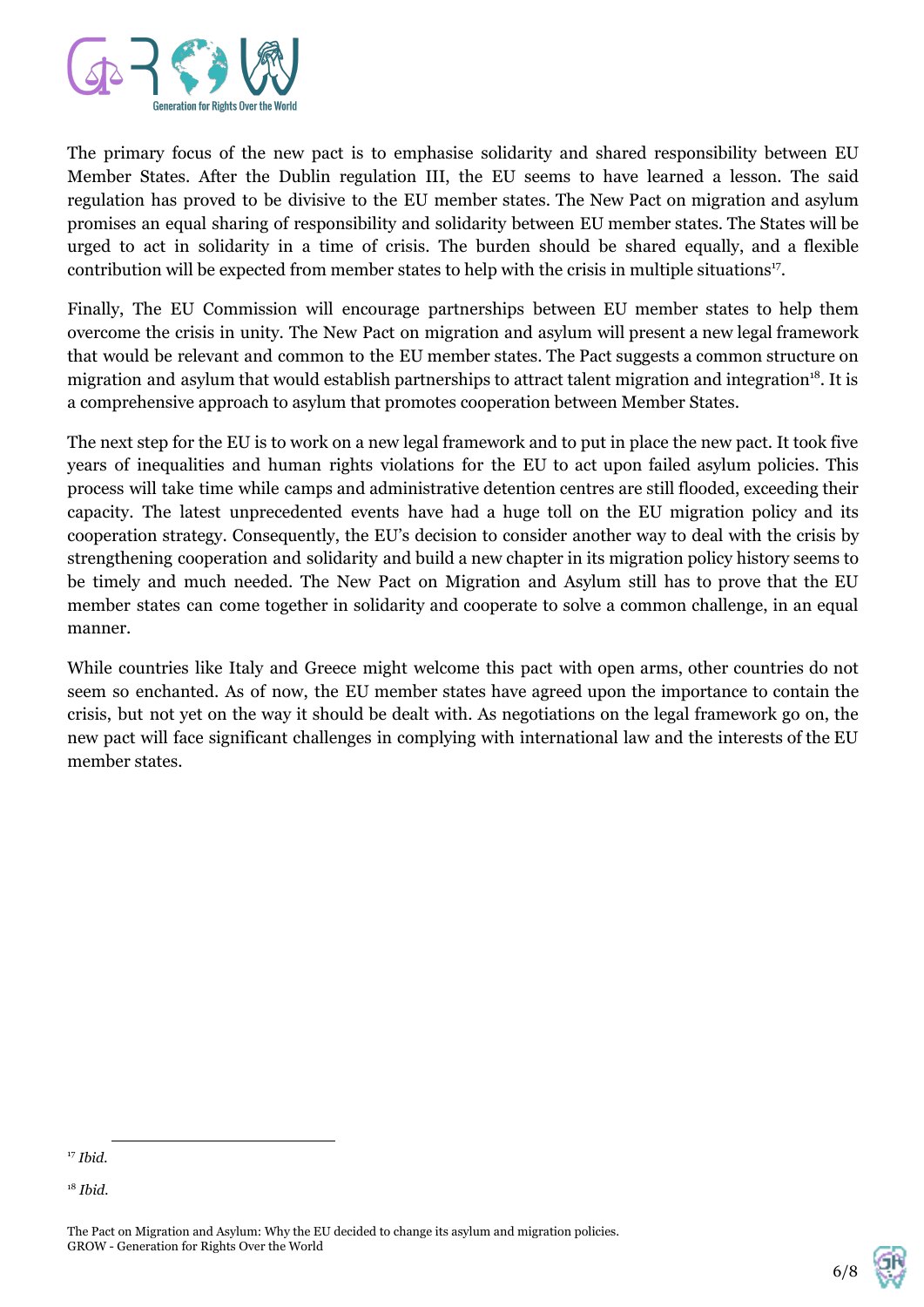

## **REFERENCES**

Commission Européenne. (2020). Une Nouvelle Approche en Matière de Migration : Instaurer un Climat de Confiance et un Nouvel Équilibre entre Responsabilité et Solidarité. *EC.europa.eu*. [online] Available at: https://ec.europa.eu/france/news/20200923/nouveau pacte migration et asile fr [Accessed 8 Nov. 2020].

Office français de protection des réfugiés et apatrides. (2016). Qu'est-ce que le RAEC ? *OFPRA*. [online] Available at: <https://ofpra.gouv.fr/fr/asile/vers-un-regime-d-asile-europeen/definition-du-raec> [Accessed 8 Nov. 2020].

NEVILLE, D., SY, S. and RIGON, A., (2016). On the Frontline: The Hotspot Approach to Managing Migration. *Europarl.europa.eu*. [online] 10 May. Available at:

[https://www.europarl.europa.eu/thinktank/it/document.html?reference=IPOL\\_STU%282016%295569](https://www.europarl.europa.eu/thinktank/it/document.html?reference=IPOL_STU%282016%29556942) [42](https://www.europarl.europa.eu/thinktank/it/document.html?reference=IPOL_STU%282016%29556942) [Accessed 8 Nov. 2020].

Info Migrants.net. (2020). La Grèce redevient le Premier Pays D'entrée des Migrants en Europe. [online] 25 Jul. Available at:

[https://www.infomigrants.net/fr/post/18388/la-grece-redevient-le-premier-pays-d-entree-des-migrant](https://www.infomigrants.net/fr/post/18388/la-grece-redevient-le-premier-pays-d-entree-des-migrants-en-europe) [s-en-europe](https://www.infomigrants.net/fr/post/18388/la-grece-redevient-le-premier-pays-d-entree-des-migrants-en-europe) [Accessed 8 Nov. 2020].

Le Monde.fr. (2020). Que reste-il du Pacte migratoire UE-Turquie, aujourd'hui décrié par Erdogan ? [online] 11 Mar. Available at:

[https://www.lemonde.fr/international/article/2020/03/11/que-reste-il-du-pacte-migratoire-entre-l-ue](https://www.lemonde.fr/international/article/2020/03/11/que-reste-il-du-pacte-migratoire-entre-l-ue-et-la-turquie-aujourd-hui-decrie-par-erdogan_6032622_3210.html)[et-la-turquie-aujourd-hui-decrie-par-erdogan\\_6032622\\_3210.html](https://www.lemonde.fr/international/article/2020/03/11/que-reste-il-du-pacte-migratoire-entre-l-ue-et-la-turquie-aujourd-hui-decrie-par-erdogan_6032622_3210.html) [Accessed 8 Nov 2020].

Asylumineurope.org. (2016). Greece: Asylum Reform In The Wake Of The EU-Turkey Deal. [online] 4 Apr. Available at:

<https://www.asylumineurope.org/news/04-04-2016/greece-asylum-reform-wake-eu-turkey-deal> [Accessed 8 Nov. 2020].

Amnesty France. (2017). Accord UE-Turquie : La Honte De L'Europe. *Amnesty France*. [online] Available at:

<https://www.amnesty.fr/refugies-et-migrants/actualites/accord-ue-turquie--la-honte-de-leurope> [Accessed 8 Nov. 2020].

Médecins Sans Frontières. (2020). À Lesbos, les autorités grecques refusent de soigner des enfants gravement malades. *MSF*. [online] Available at:

[https://www.msf.fr/communiques-presse/a-lesbos-les-autorites-grecques-refusent-de-soigner-des-enfa](https://www.msf.fr/communiques-presse/a-lesbos-les-autorites-grecques-refusent-de-soigner-des-enfants-gravement-malades) [nts-gravement-malades](https://www.msf.fr/communiques-presse/a-lesbos-les-autorites-grecques-refusent-de-soigner-des-enfants-gravement-malades) [Accessed 8 Nov. 2020].

Médecins Sans Frontières. (2020). Covid-19: L'Évacuation des camps grecs est urgemment nécessaire. *MSF*. [online] Available at:

[https://www.msf.ch/nos-actualites/communiques-presse/covid-19-levacuation-camps-grecs-est-urgem](https://www.msf.ch/nos-actualites/communiques-presse/covid-19-levacuation-camps-grecs-est-urgemment-necessaire) [ment-necessaire](https://www.msf.ch/nos-actualites/communiques-presse/covid-19-levacuation-camps-grecs-est-urgemment-necessaire) [Accessed 8 Nov. 2020].

CEDH - M.S.S. c. Belgique et Grèce [GC], Requête n° 30696/09.

Conseil européen. (2016). Déclaration UE-Turquie. Communiqué de presse du 18 mars 2016.

Le Parlement Européen et le Conseil Européen. (2013). Règlement Dublin III. no 604-2013, 26 juin 2013.